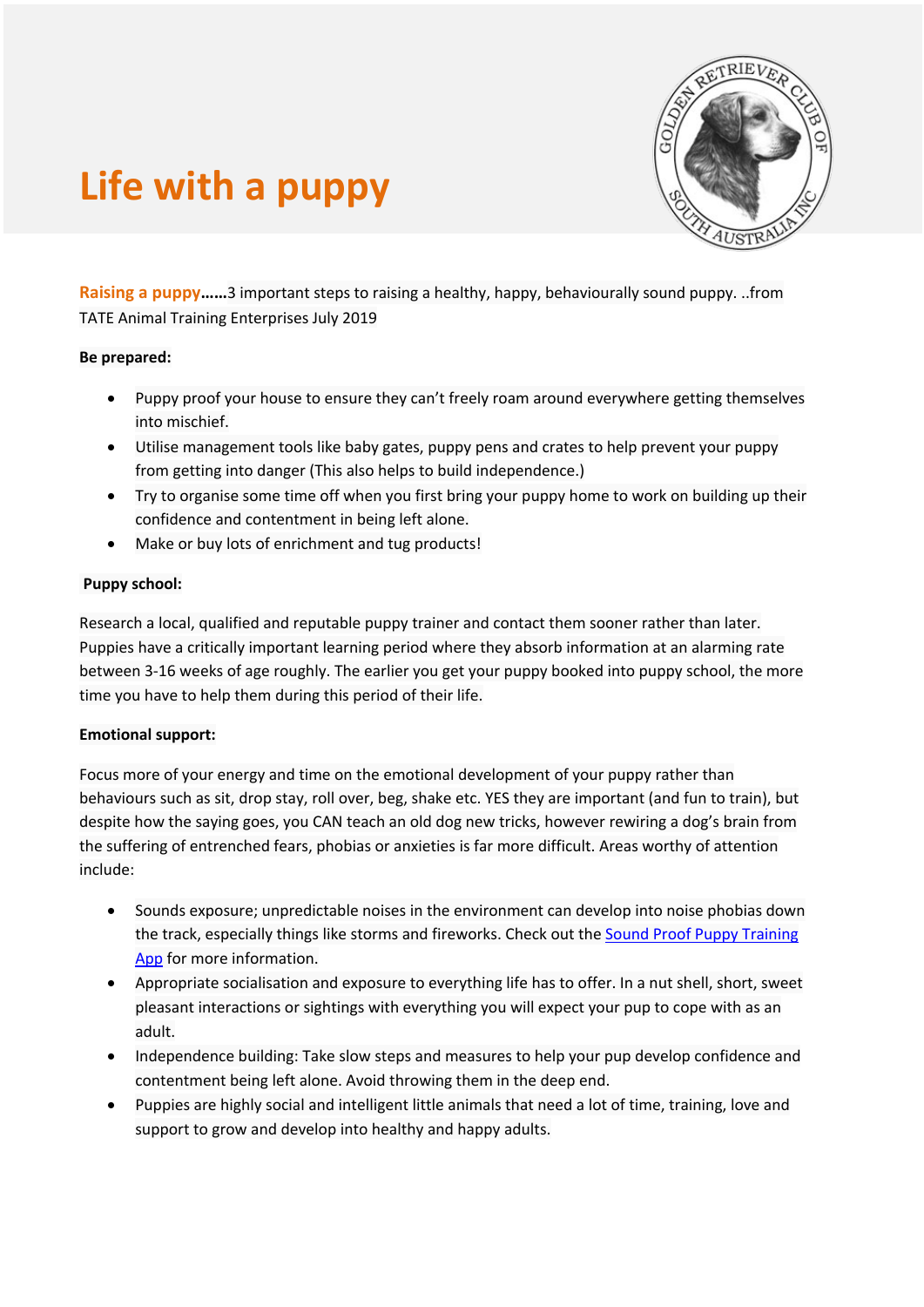## **Socialisation**

Whatever a puppy has never experienced in a positive way before 14-16 weeks of age is likely to cause fear later. This brief time is called the sensitive period. It is when they soak up new experiences and say "this is what my life will contain and it's all good". Socialisation is not just about letting your puppy meet/interact with other dogs – it is about introducing them to different people, experiences, sights, sounds, smells, surfaces, objects and textures in a controlled way.

- Because this critical period involves a time when their vaccinations are not complete you need to get inventive with how you go about it. A reputable breeder will have started the process but it is up to you to make sure your puppy experiences a great variety of experiences in a nonfrightening way. Encourage your puppy to focus on you (treats help this process enormously) when experiencing novel situations .
- Trips to the beach are possible as long as you carry your puppy from the car and across the dry sand and only let him walk on the hard sand right by the waterline. Keep him on a lead so he doesn't dart off into the soft sand. Don't let him mingle with or play with any other unknown dogs on the beach.
- Trips to Bunnings to ride around in one of their trolleys is a great way to socialise puppies ( and lots of strange sights and sounds plus the experience of riding in a trolley and lots of pats from other shoppers) –make sure you carry him to and from the car. You can also do trips to outdoor cafes where he can sit on your lap or on a rug/towel on the pavement.
- Set up some surface patches in your garden so puppy can experience walking on wet and dry gravel, grass, paving, wood chips, sand. Let them experience the sound of vacuum cleaners, hair dryers, leaf blowers, traffic, trucks etc. Introduce puppy to the wheelie bin. Get them used to having their paws, ears, mouth and tail touched and inspected by you and other people. Make grooming (brushing and bathing) a pleasurable experience by feeding treats and praising calm behaviour.

## **Read more about socialisation at :**

In the link below you will find a checklist of suggested experiences for Australian puppies

https://www.walkervillevet.com.au/blog/puppy-checklist-socialdistancing/?fbclid=IwAR03aDtHzlNVNpNA03SQ0GUCit4RVDRzsVMeMBC4ViKwLuPPjF8FPnL3uII

https://www.preventivevet.com/dogs/socializing-your-puppy-while-socialdistancing?fbclid=IwAR0wMpwEqDDI0QO-BGZIrLsHrG170BEU6RH1JcCYqjkAtmbhLSy0lynut8

# **The 10 Most Important Things to Teach A Puppy….**Whole Dog Journal

Your new puppy will learn his most vital skills through lots of appropriate socializing and positive training techniques. https://www.whole-dog-journal.com/puppies/puppy\_training/the-10-most-importantthings-to-teach-a-puppy/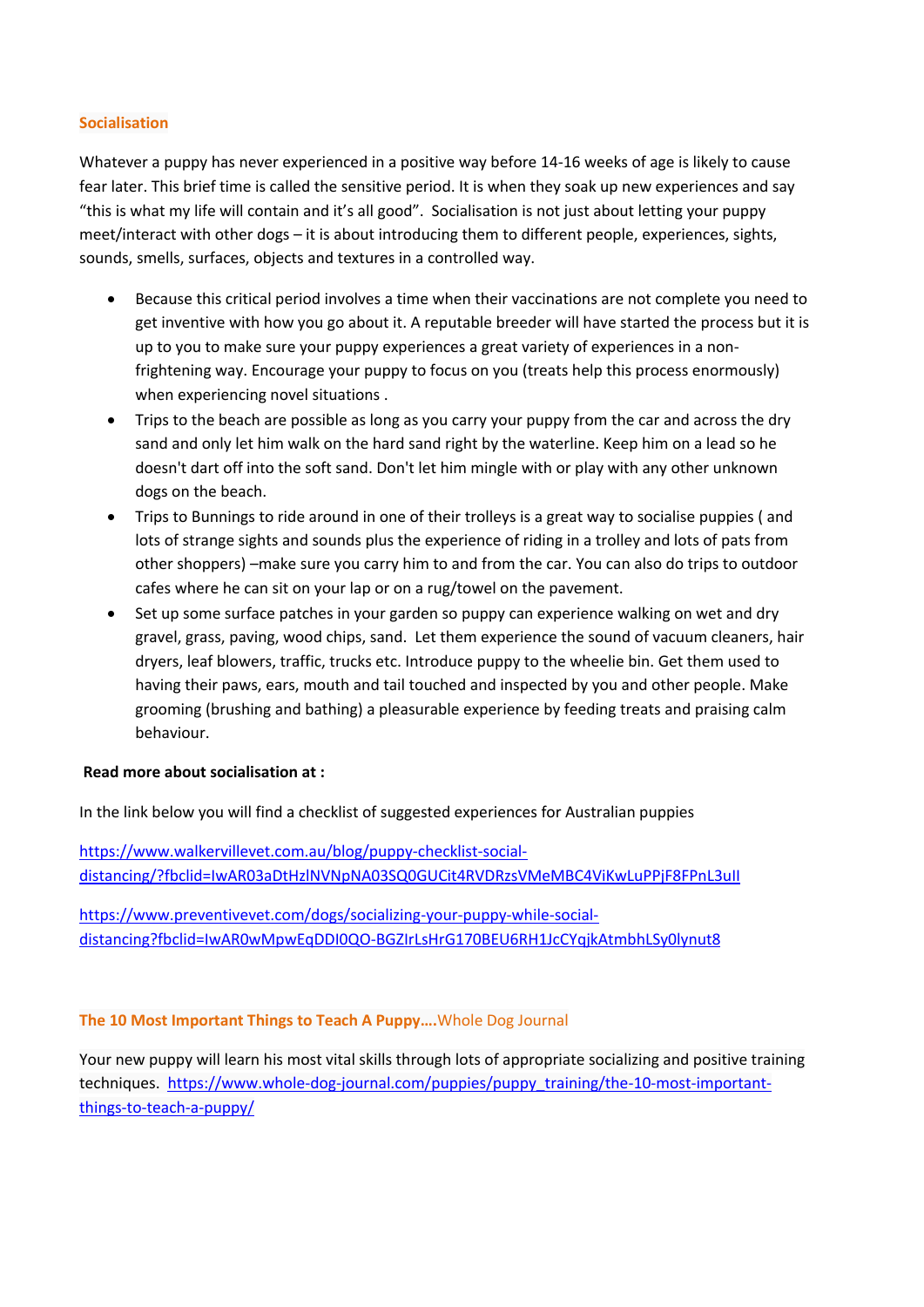**How to settle a puppy in a new home……** article from Walkerville Vet. This article is for settling in a puppy in **the first few days** after adoption. If your puppy is crying at night during these early nights, most of the advice you find online is not just unhelpful, it might even be harmful. https://www.walkervillevet.com.au/blog/puppy-crying-atnight/?fbclid=IwAR1FjrwqMNKGZ45GNdBrvmFOFlqMdMnh6RDGkTBg05snZq1hj64qA2vpjCE

**Introducing your new puppy to the family dog or cat** ……Introducing a new canine member to the family is a special and exciting time but can be a little overwhelming for all concerned. However, this can be managed with planning, so that everyone feels safe and there is minimal stress. It is important that you manage the introduction to your family carefully and that your new dog or puppy and cat are always supervised until you are sure everyone is comfortable and safe. https://kb.rspca.org.au/knowledgebase/how-should-i-introduce-my-new-dog-or-puppy-to-the-familycat/?fbclid=IwAR3hmigeJFYuxRqjjxgUIV3WV15Rj7Jt8URbvB1MZqFzIwR2CXhEj3odD2Q

**Puppy chewing**……You really have to keep all chewable items out of reach for some years....puppies and young dogs discover the world through their mouths and whatever looks new and interesting goes in.

- Redirect, redirect, redirect! Give the puppy things it is allowed cardboard boxes are a favourite! Frozen stuffed kongs, frozen carrots, nyla bones, roo tendons, bully sticks are good suggestions. Also ensuring that puppy is properly mentally stimulated. Puppies become most destructive when they're bored.
- Keep rewards in multiple rooms in your house and in your pockets to access quickly to reward giving up forbidden items or playing the swap game.
- If you cannot supervise and practise the redirection method described above you have no option (for the safety of the puppy and to keep your valuable items intact) but to keep them out of their reach and bar entry to places like garages ( which can house some very hazardous materials) by keeping doors closed and using baby gates and puppy playpens. Never trust them with access to the garage or leave remotes, headphones, charger cords, phones, cushions where they can reach them when you are not there. It only takes a moment for them to pick something up and it could lead to tragedy.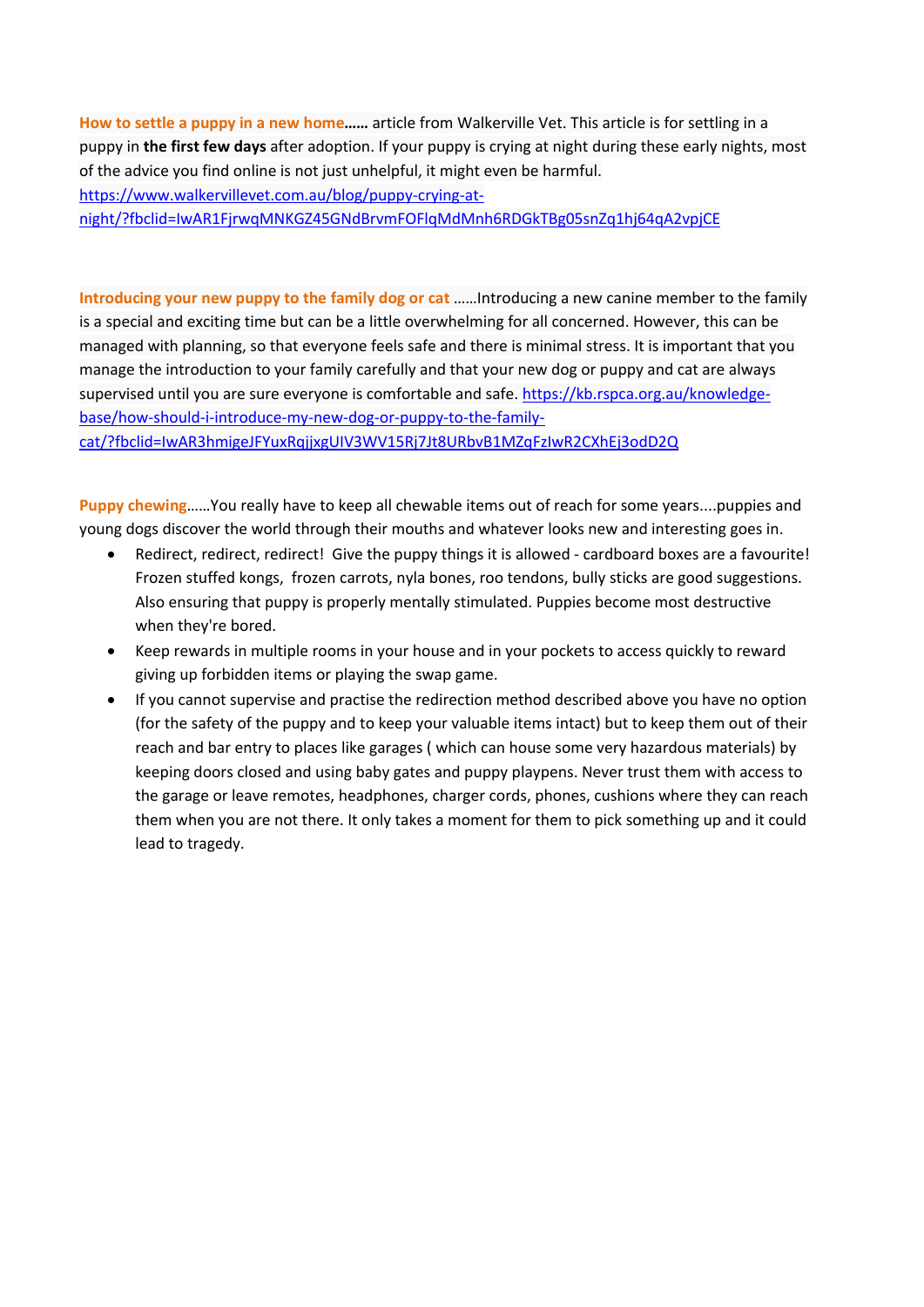# **Puppy biting**

For new puppy owners whose puppies are going through a mouthing (biting phase) or a heads up for prospective parents:

- Puppies discover the world with their mouths and the BITING/ MOUTHING IS AN ENTIRELY NORMAL PHASE they go through, especially around teething time. Use a playpen and a chew toy for time out when the puppy gets particularly hyper and bitey so he can calm down.
- If you have young children separate them from the puppy using a playpen or baby gates when he is being hyper and try to discourage them from squealing and running round as this only revs the puppy up more. Most puppies have spent their first 8 weeks playing bitey with their littermates ( it's just that they have a thick layer of protective fur). They see children as large littermates.
- Every time the puppy mouths you or the children, replace with a toy and treat when he/she chooses the toy. Just be careful not to reward negative behaviour accidentally, and keep it super consistent. Be like a magician – always have a toy ready to pull out of anywhere – keep a small squeaky toy in your pocket at all times.
- It tends to happen more when the puppy is over stimulated and /or over tired so time out for a snooze in a crate/playpen or behind baby gates can help.

https://optimalcanine.com/dog-articles/understand-overcome-puppy-biting/ https://www.youtube.com/watch?v=JRl1FhIBeKc

#### **The adolescent puppy**

Just when you thought it was all getting easier, your puppy turns into a little monster! At roughly 7 months of age, your puppy is hitting the peak of adolescence. Puppy hood is full of hoops, hurdles, and challenges, and puppy adolescence is one of the most challenging stages to navigate through. Adolescence is a natural part of development, and this "teenage phase" is typically characterized by increased pushiness, rebelliousness, and momentary lapses in judgment.

https://www.pupbox.com/training/7month-old/?fbclid=IwAR2wn\_RGar-0J8ZEfbhvnNDB9dswqFdi\_Q0N1PHL44NPsjY5EyfTZWhjYhk

#### **Car Sickness**

Start with lots of small trips, not even 5 minutes, just 100m to start with and gradually build it up. Don't feed a large meal immediately before the trip. Try giving Ginger nut biscuits before and during the trip and a couple of drops of peppermint oil on the collar or blanket plus plenty of fresh air.

Using an Adaptil calming collar or putting a bandana on the puppy sprayed with Adaptil has helped some puppies. Others have been helped by wearing a thunder shirt or t touch wrapping the puppy/ dog

Some have installed an "Car Anti-Static Strap", and this helped immensely. With these straps more expensive isn't any better as all they do is earth the vehicle to stop static electricity build up inside the vehicle which can effect some dogs.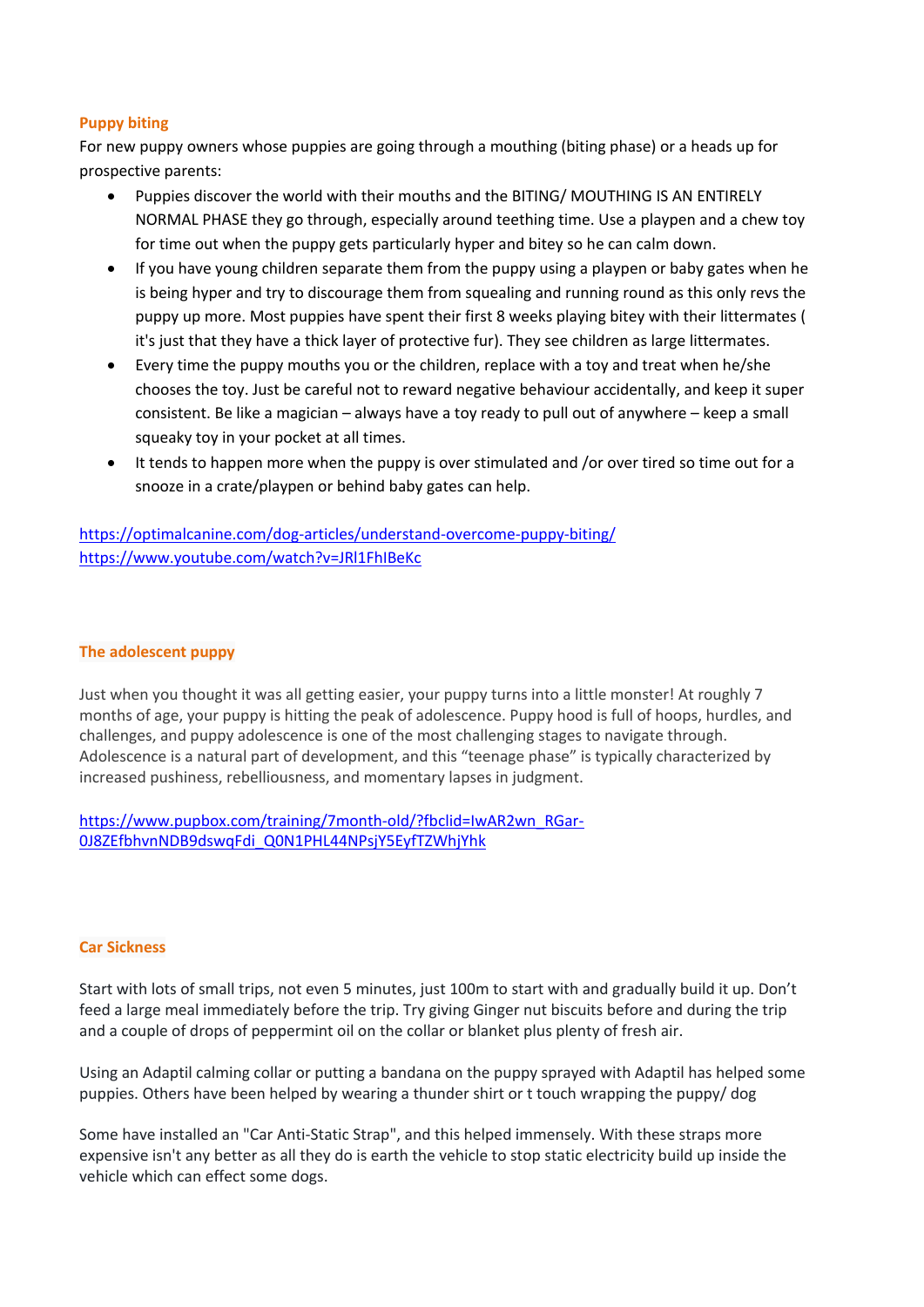This is a really useful article with lots of suggestions...it also suggests that many young puppies are often car sick due to the balance mechanism in the inner ear not being fully developed. https://vcahospitals.com/know-your-pet/motion-sickness-indogs#:~:text=Motion%20sickness%20in%20dogs%20is,are%20about%201%20year%20old

This link explains how to do t touch wrapping: https://www.whole-dog-journal.com/behavior/ttouch-practitioners-explain-canine-body-wrapping/

# **Puppy Strangles**

.

Puppy Strangles is also called Juvenile Cellulitis or Sterile Granulomatous Dermatitis and Lymphadenitis. Golden Retrievers, Dachshunds, and Gordon Setters seem to be pre-disposed to the condition. Puppy strangles is NOT contagious. It is an autoimmune disease, which means the dog's body has produced antibodies that are attacking its cells and tissue. There is no known cause – nothing can be done to prevent it. It is not caused by anything the puppy parents or breeder has done or not done.

- It comes up suddenly, manifesting as marked swelling of the muzzle, eyelids, and face in a puppy between the ages of 3 weeks and 6 months of age…it is easy to think the puppy has been bitten by a stinging insect or a spider.
- Soon the lymph nodes of the throat become spectacularly enlarged, giving the puppy the appearance of having the mumps. It doesn't take long for the swelling to give way to pimples that rupture, bleed, and crust. The inner surface of the ear flaps are commonly involved as well and occasionally lesions in other body areas occur. Lesions are painful more than they are itchy.
- Fever, joint swelling, and loss of appetite occur in approximately 25 percent of patients. If treatment is delayed there can be permanent hair loss in the most severely affected areas. If the puppy is sick enough, the condition can be life-threatening.
- Treatment for this condition is immune-suppression high doses of corticosteroids such as prednisone are needed as the condition appears to be an immune-mediated disease. In other words, the puppy's immune system is acting excessively and inappropriately and it must be subdued. Antibiotics may be needed for the secondary infections but antibiotics alone will not treat this condition.
- Once suppression of the overly active immune system occurs, improvement is usually rapid. The condition generally resolves in 10 to 14 days and does not recur. Scarring, especially around the eyes can occur due to the puppy scratching. Aside from that there are no other known long term effects from Puppy Strangles.

# **For further reading check out the following links:**

https://www.gsroc.org/strangles-the-puppy-disease/

https://www.caninejournal.com/puppy-strangles-treatment-cost/

https://vcahospitals.com/know-your-pet/juvenile-cellulitis-puppy-strangles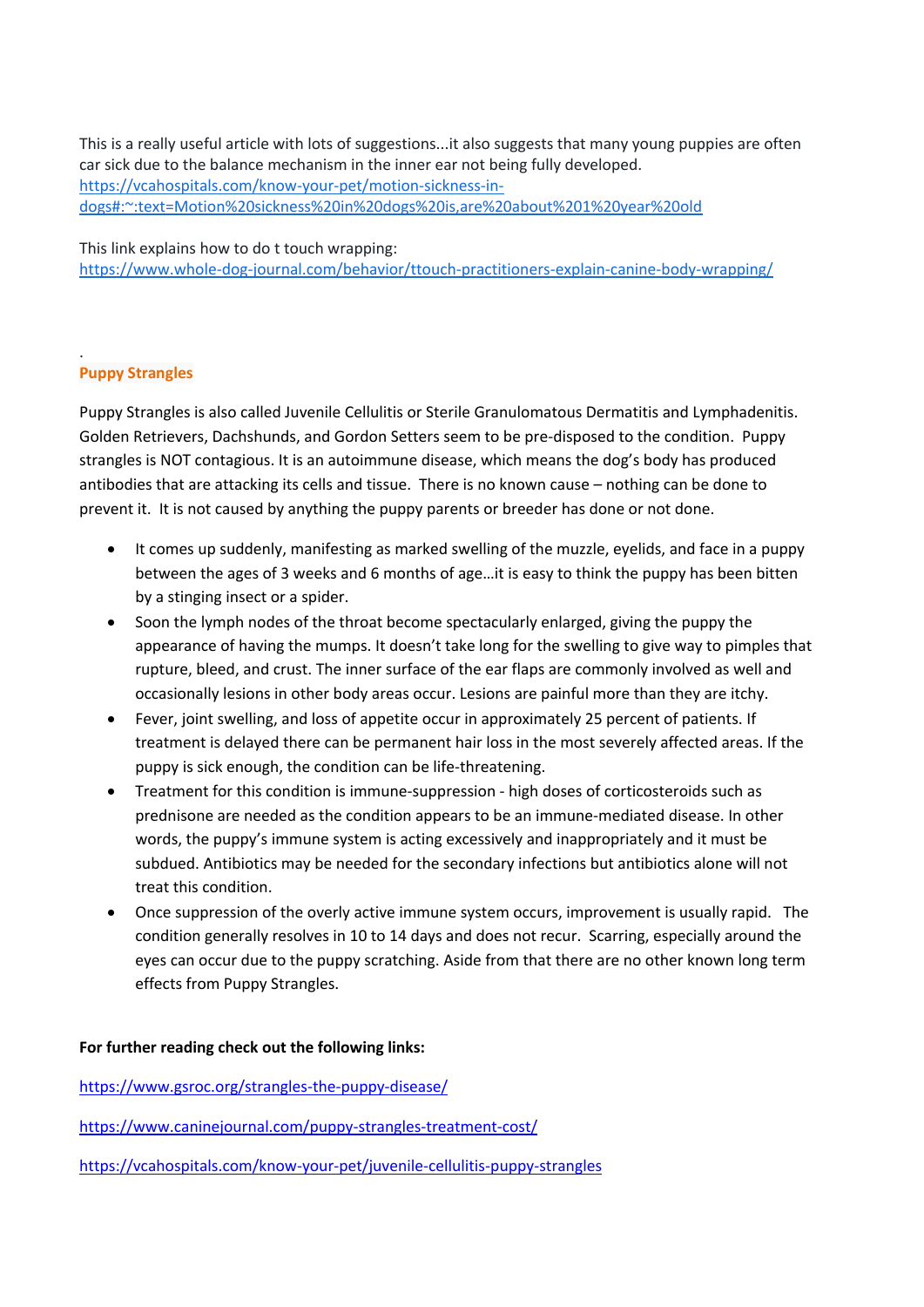#### **Pet Insurance**

The subject of pet insurance is a very complex one...some people say they wouldn't be without it, some say it's a waste of money. Some people prefer to put a designated amount each week/ month into a special savings account instead but this may not cover any large vet bills in the first 12 months (eg if your puppy needs emergency surgery for an obstruction having swallowed a piece of a toy or a corn cob etc).

- Many breeders offer free pet insurance for a limited period of time as part of the purchase price – take advantage of it if you want insurance. If you decide to get pet insurance you need to purchase it very early as any conditions the puppy has been treated for prior to taking out the insurance will be classed as "pre-existing" and won't be covered in the future.
- You need to check that your insurance covers conditions like bowel obstruction, Elbow dysplasia, Hip dysplasia and cruciate ligament disease as these are the most expenses conditions you may occur. (except illness or accident) This is especially important if you have purchased a puppy from a breeder whose breeding stock are not health tested. Many of the cheaper policies do not cover elbow or hip problems.

Here are links to 3 informative articles from Walkerville Vet on the subject:

Do I really need Pet Insurance? https://www.walkervillevet.com.au/blog/do-i-really-need-pet-insurance/

Is Pet insurance worth it? https://www.walkervillevet.com.au/blog/is-pet-insurance-worth-it/ How Pet insurance works https://www.walkervillevet.com.au/dog-cat-insurance-comparison/